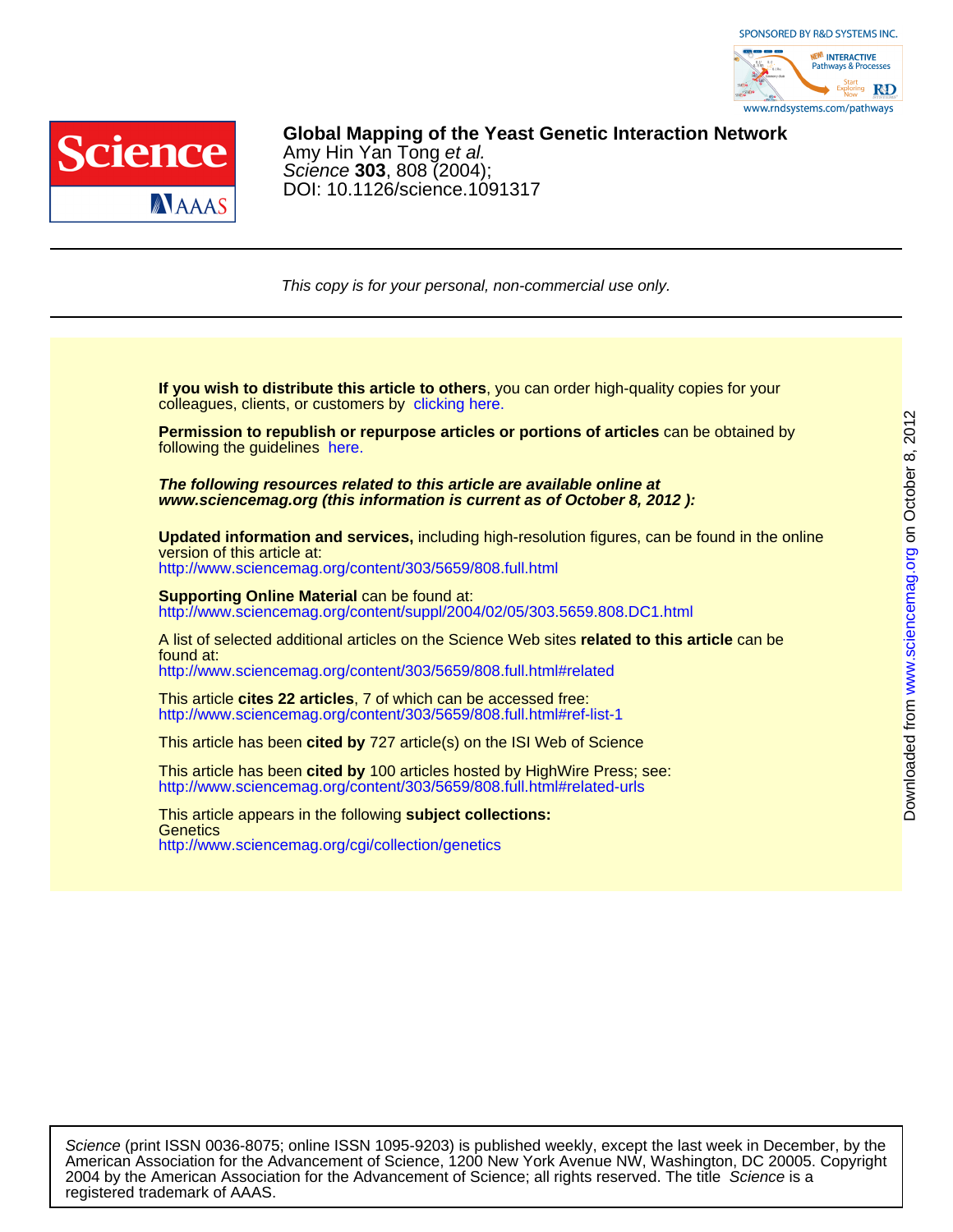# **RESEARCH ARTICLE**

# **Global Mapping of the Yeast Genetic Interaction Network**

Amy Hin Yan Tong,<sup>1,2</sup>\* Guillaume Lesage,<sup>3\*</sup> Gary D. Bader,<sup>4</sup> Huiming Ding,<sup>1</sup> Hong Xu,<sup>1,2</sup> Xiaofeng Xin,<sup>1,2</sup> James Young,<sup>6</sup> Gabriel F. Berriz,<sup>7</sup> Renee L. Brost,<sup>1</sup> Michael Chang,<sup>5</sup> YiQun Chen,<sup>1</sup> Xin Cheng,<sup>1</sup> Gordon Chua,<sup>1</sup> Helena Friesen,<sup>2</sup> Debra S. Goldberg,<sup>7</sup> Jennifer Haynes,<sup>2</sup> Christine Humphries,<sup>2</sup> Grace He,<sup>1</sup> Shamiza Hussein,<sup>3</sup> Lizhu Ke,<sup>1</sup> Nevan Krogan,<sup>1,2</sup> Zhijian Li,<sup>1,2</sup> Joshua N. Levinson,<sup>3</sup> Hong Lu,<sup>1</sup> Patrice Ménard,<sup>3</sup> Christella Munyana,<sup>3</sup> Ainslie B. Parsons,<sup>1,2</sup> Owen Ryan,<sup>1</sup> Raffi Tonikian,<sup>1,2</sup> Tania Roberts,<sup>5</sup> Anne-Marie Sdicu,<sup>3</sup> Jesse Shapiro,<sup>3</sup> Bilal Sheikh,<sup>1</sup> Bernhard Suter,<sup>8</sup> Sharyl L. Wong,<sup>7</sup> Lan V. Zhang,<sup>7</sup> Hongwei Zhu,<sup>1</sup> Christopher G. Burd,<sup>9</sup> Sean Munro,<sup>10</sup> Chris Sander,<sup>4</sup> Jasper Rine,<sup>8</sup> Jack Greenblatt,<sup>1,2</sup> Matthias Peter,<sup>11</sup> Anthony Bretscher,<sup>6</sup> Graham Bell,<sup>3</sup> Frederick P. Roth,<sup>7</sup> Grant W. Brown,<sup>5</sup> Brenda Andrews,<sup>2</sup>† Howard Bussey,<sup>3</sup>† Charles Boone<sup>1,2</sup>†

A genetic interaction network containing  $\sim$  1000 genes and  $\sim$  4000 interactions was mapped by crossing mutations in 132 different query genes into a set of  $\sim$ 4700 viable gene yeast deletion mutants and scoring the double mutant progeny for fitness defects. Network connectivity was predictive of function because interactions often occurred among functionally related genes, and similar patterns of interactions tended to identify components of the same pathway.The genetic network exhibited dense local neighborhoods; therefore, the position of a gene on a partially mapped network is predictive of other genetic interactions. Because digenic interactions are common in yeast, similar networks may underlie the complex genetics associated with inherited phenotypes in other organisms.

Gene deletion mutations have been constructed for each of the  $\sim$  6000 known or predicted genes (*1*) in the budding yeast *Saccharomyces cerevisiae*, of which  $\sim$  73% are nonessential (2). Synthetic genetic array (SGA) analysis, an approach that automates the isolation of yeast double mutants (*3*), enables large-scale mapping of genetic interactions. In a typical SGA screen, a mutation in a query gene of interest is crossed into an array of viable gene deletion mutants to generate an output array of double mutants, which can then be scored for specific phenotypes (*3*). Synthetic lethal or sick interactions, in which the combination of mutations in two genes causes cell death or reduced fitness, respectively, are of particular interest because they can identify genes whose products buffer one another and impinge on the same essential biological process (*4*). To determine the basic principles of genetic interaction networks, we conducted a large-scale analysis of synthetic genetic interactions in yeast. Because many of the genes that control the essential processes of eukaryotic cells are highly conserved, we expect that specific elements of the yeast genetic network and its general properties are also conserved.

**Large-scale genetic network analysis.** We performed 132 SGA screens, focused on query genes involved in actin-based cell polarity, cell wall biosynthesis, microtubulebased chromosome segregation, and DNA synthesis and repair. The query mutations were either deletion alleles of nonessential genes or conditional (partially functional) alleles of essential genes. Each SGA screen was conducted three times, and putative interactions scored multiple times were then evaluated by tetrad or random spore analysis. We also attempted to confirm candidate interactions observed only one time in three trials ( $\sim$ 25% of the total), if the function of the candidate interactor was either similar to those found in multiple screens or uncharacterized previously. The resulting confirmed data set, containing  $\sim$  4000 interactions amongst  $\sim$ 1000 genes (5, 6) (table S1), should contain only few false positives (incorrect interactions); however, for a given screen, each round of SGA analysis identified new interactions and we estimate the frequency of false negatives (true interactions that were not identified) to be in the range of 17 to 41% (*5*) (figs. S1 and S2). The number of confirmed interactions per query gene varied from 1 to 146, with an average of 34 interactions per screen. By comparison, yeast proteins tend to show about eight physical interactions in large-scale screens (*5*) (table S2), suggesting that the genetic interaction network is at least four times more dense than the protein-protein interaction network. This greater density reflects that genetic interactions map functional relations (*5*), which transcend physical interactions.

Approximately 20% of the query genes we attempted (not included in the 132 query genes listed above) showed no more positives than would be expected for a wild-type control query gene and were aborted after the first SGA screen (*5*). Assuming that gene pairs not yet tested by SGA behave similarly to those analyzed here, the yeast synthetic genetic network contains on the order of  $\sim$ 100,000 interactions.

**Identification of functionally related genes by synthetic genetic interactions.** We assessed the relationship between the large-scale synthetic genetic interaction data and annotation with Gene Ontology (GO) functional attributes (*7*), applying three different computational approaches. First, we examined 756 specific GO attributes (*5*) and found that, in 80 cases, genes sharing the same attribute interact genetically more often than expected by chance  $(P' < 0.05$ ; considering only tested gene pairs, P' is a P value corrected for multiple hypothesis testing). Second, we examined each of 285,390 differ-

1 Banting and Best Department of Medical Research, University of Toronto, Toronto, ON, Canada M5G 1L6. <sup>2</sup> Department of Medical Genetics and Microbiology, University of Toronto, Toronto, ON, Canada M5S 1A8. <sup>3</sup> Biology Department, McGill University, 1205 Dr. Penfield Avenue, Montreal, QC, Canada H3A 1B1. 4 Computational Biology Center, Memorial Sloan-Kettering Cancer Center, 1275 York Avenue, Box 460, New York, NY 10021, USA. <sup>5</sup>Department of Biochemistry, University of Toronto, Toronto, ON, Canada M5S 1A8. <sup>6</sup>Department of Molecular Biology and Genetics, 351 Biotechnology Building, Cornell University, Ithaca, NY 14853, USA. <sup>7</sup> Harvard Medical School, Department of Biological Chemistry and Molecular Pharmacology, 250 Longwood Avenue, Boston, MA 02115, USA. <sup>8</sup>Department of Molecular & Cell Biology, University of California, 16 Barker Hall, Berkeley, CA 94720-3202, USA. <sup>9</sup>University of Pennsylvania School of Medicine, Department of Cell and Developmental Biology, 421 Curie Boulevard, BRB 2/3, Room 1010, Philadelphia, PA 19104 – 6058, USA. 10MRC Laboratory of Molecular Biology, Hills Road, CB2 2QH, Cambridge, UK. <sup>11</sup>Institute of Biochemistry, HPM G8.0, ETH Hoenggerberg, 8093, Zurich, Switzerland.

\*These authors contributed equally to this work. †To whom correspondence should be addressed. Email: brenda.andrews@utoronto.ca (B.A.); howard. bussey@mcgill.ca (H.B.); charlie.boone@utoronto.ca (C.B.)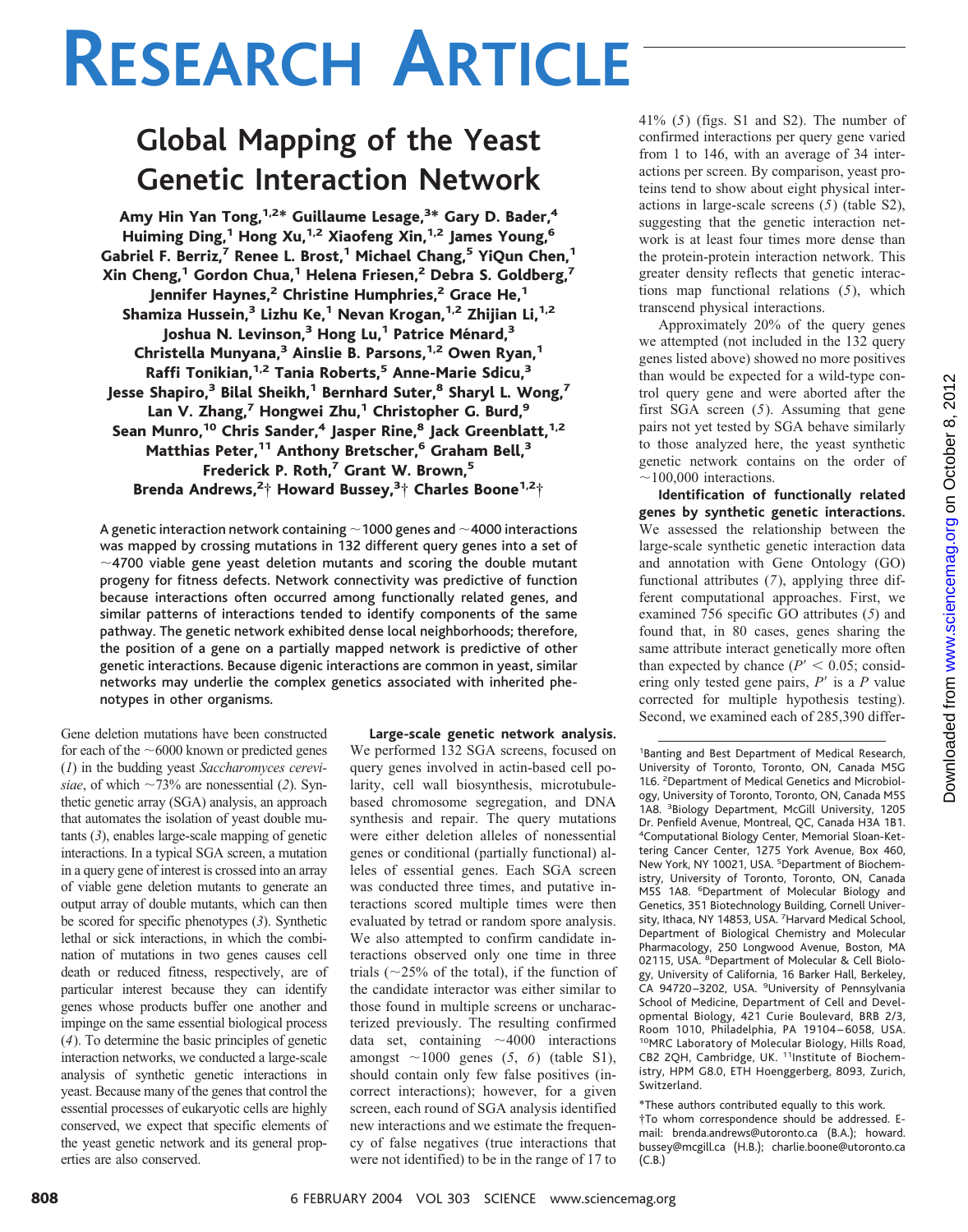ent GO attribute pairs and found that 1,755 attribute pairs were "bridged" significantly by genetic interaction ( $P' < 0.05$ ). Here, a gene pair "bridges" two GO attributes if one gene has the first attribute, the other gene has the second attribute, and neither gene has both. A network mapping these relationships revealed four highly connected subnetworks, containing GO attributes associated with actin-based functions, secretion, microtubulebased functions, or DNA synthesis or repair (Fig. 1). The relative topology of these subnetworks identifies general functions that buffer one another; for example, microtubule-based functions buffer both actin-based and DNA synthesis or repair functions. In the third computational approach, we examined whether genetically interacting genes tend to have similar GO function annotation. We found that over 12% of genetic interactions are comprised of genes with an identical GO annotation (12 times more than expected by chance;  $P = 10^{-296}$ ), and over 27% of genetic interactions are between genes with a similar or identical GO annotation (an eightfold increase; *P* 10–322), which is a conservative estimate because we defined two GO attributes to be similar only if they were annotated with significantly overlapping sets of genes (*5*). In summary, the results of this large-scale analysis suggest that synthetic genetic relationships frequently coincide with a known functional relationship between gene pairs. Thus, the complete genetic network will represent a global map of functional relationships between genes.

**Overlap of genetic interaction with other gene pair characteristics.** We explored the relationship between genetic interactions and a variety of other characteristics of gene or protein pairs (*5*) (table S3). Synthetic genetic interactions were significantly more abundant between genes with the same mutant phenotype ( $P = 10^{-316}$ ), between genes encoding proteins with the same subcellular localization ( $P = 10^{-70}$ ), and between genes encoding proteins within the same protein complex  $(P =$  $10^{-68}$ ). Synthetic genetic interactions were also enriched amongst gene pairs encoding homologous proteins ( $P = 10^{-22}$ ), but this accounted for relatively few (2%) of the observed interactions.

**Two-dimensional hierarchical clustering of genetic interaction profiles.** To organize all genes in the network by their genetic interaction patterns, we performed twodimensional hierarchical clustering analysis (Fig. 2A). This method clusters the query genes (vertical axis) according to the overlap of their interactions with array genes and clusters array genes (horizontal axis) according to overlap of their interactions with query genes. Sets of genes that function within the same pathway or complex tend to cluster together. Examples of clustered query genes (Fig. 2B) include actin patch assembly (*ARC40* and *ARP2*), the chitin

synthase III pathway (*BNI4*, *CHS6*, *CHS3*, *SKT5*, *CHS7*, and *CHS5*), the prefoldin complex (*GIM3*, *GIM4*, *GIM5*, *PAC10*, and *YKE2*), and sister chromatid cohesion (*CTF18*, *DCC1*, *CTF8*, and *CTF4*). Examples of clustered array genes (Fig. 2B) include components of the protein kinase C (PKC) mitogen-activated protein (MAP) kinase signal transduction pathway (*BCK1* and *SLT2*), the dynein-dynactin spindle orientation pathway (*ARP1*, *NUM1*, *DYN1*, *PAC11*, *PAC1*, *DYN2*, *JNM1*, *YMR299c*, *NIP100*, and *BIK1*), and the spindle checkpoint pathway (*BFA1*, *BUB2*, *BUB1*, *MAD1*, *MAD2*, *MAD3*, and *BUB3*) (*8*).

The clustergram highlights particular pathways that buffer one another. For example, query genes involved in the establishment of sister chromatid cohesion during chromosome replication, *CTF18*, *DCC1*, *CTF8*, and *CTF4* (*9*), interact similarly with sets of genes encoding components of several different pathways, including the *MAD/BUB* spindle checkpoint pathway, the *RAD51* pathway that controls recombinational repair of double-strand breaks, the *RAD9* DNA damage checkpoint, and the *TOF1*/*MRC1* DNA replication checkpoint pathway. These findings are consistent with a role of cohesion in establishing spindle tension during mitosis and in repairing of double-strand breaks caused by stalled replication forks.

Clustering uncharacterized genes with the components of defined pathways should enable us to predict specific biological func-



tions. For example, the clustering analysis revealed that the genetic interaction pattern observed for *CSM3* was most similar to that of the DNA replication checkpoint genes *MRC1* and *TOF1* (Fig. 2B), whose products interact directly with the DNA replication machinery and facilitate Rad53 activation in response to replication stress (*10*). Indeed, after methyl methanesulfonate (MMS) induced DNA damage, *csm3 rad9* double mutants were unable to slow S phase progression (Fig. 3A), like  $tof1\Delta$  *rad* $9\Delta$  double mutants (11). In addition, like  $mrc1\Delta$  rad9 $\Delta$ double mutants (12), *csm3*∆ *rad9*∆ double mutants were defective in cell cycle arrest in response to replication fork stalling and activation of the Rad53 checkpoint kinase (Fig. 3B). Moreover, Csm3 has been shown to bind Tof1 by two-hybrid (*13*) and coimmunoprecipitation (*14*) assays. Thus, Csm3 may function at the level of Mrc1 and Tof1 in the Rad53 DNA replication checkpoint pathway (*10*).

The uncharacterized gene *YMR299c* clusters with the genes encoding the dyneindynactin spindle orientation pathway (*15*), suggesting it may be a new component of this pathway. We found that the predicted *YMR299c* protein sequence showed weak similarity to mammalian cytoplasmic dynein light intermediate chain (fig. S3), and analysis of the *YMR299c* deletion mutant revealed a number of phenotypes known to be associ-



**Fig. 1.** A network of genetically connected gene functions. GO attribute names are colored according to the legend. Pairs of different GO attributes are linked if they are connected by genetic interactions significantly, more often than would be expected by chance  $(P < 0.002)$ (table S7). The subsets of GO attributes were clustered using a network layout algorithm (*5*). Because the *P* values have been corrected for multiple hypothesis testing by resampling (*5*), it would be unlikely  $(P < 0.002)$  to find any lines in this network if synthetic interaction and GO annotation were unrelated. A section of the complete map on the left (outlined in red) is shown in greater detail on the right. Additional views of this map may be found in figs. S9 and S10. Significance is based on the Fisher's exact test of association, and the *P* value is corrected for multiple hypothesis testing by resampling (*29*).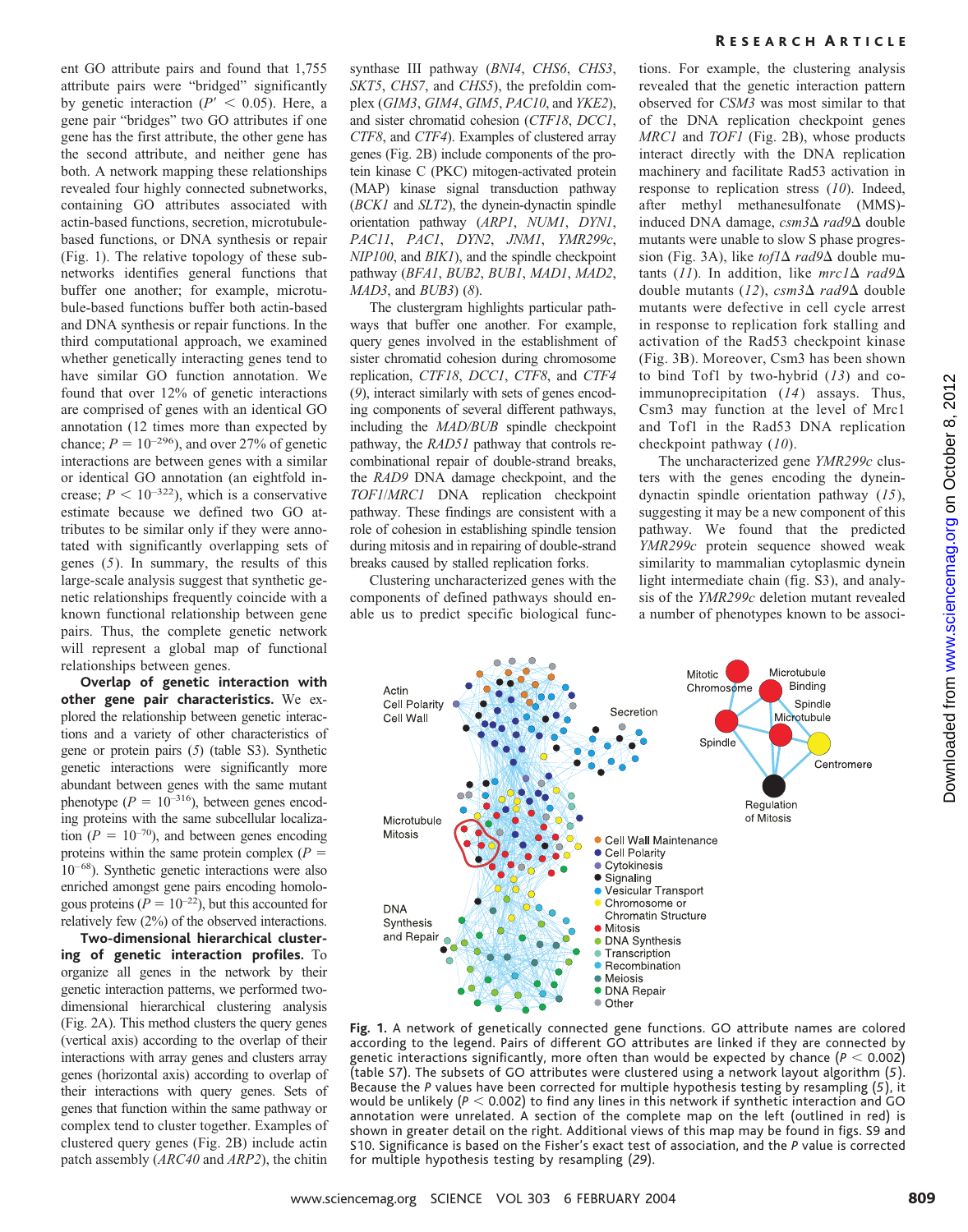# R ESEARCH A RTICLE

ated with cells defective for dynein-dynactin function, including exaggerated cytoplasmic microtubules and a more severe nuclear migration defect (Fig. 3C). Ymr299c localized to cortical dots, one or two per cell, that were motile and colocalized to the tip of cytoplasmic microtubules (*5*) (fig. S4). Thus, Ymr299c may function as the yeast dynein light intermediate chain.

### **Array Gene Clusters**



# **Query Gene Clusters**

- $\mathbf{I}$ Arp2/3 Complex
- **Chitin Synthase III Pathway** Ш
- Ш **Prefoldin Complex**
- IV **Cell Polarity**
- **Membrane Traffic**  $\mathbf v$
- VI **Dynein Dynactin Pathway**
- VII **Tubulin Chaperones**
- VIII **Sister Chromatid Cohesion**
- **DNA Replication Checkpoint** IX
- $\pmb{\times}$ **DNA Damage Checkpoint**

#### **Array Gene Clusters**

**PKC Pathway** 

1

- Endocytosis
- $\overline{2}$ 3 Chitin Synthase III Pathway
- Dynein Dynactin Pathway  $\overline{\mathbf{4}}$
- 5 **Spindle Checkpoint**
- $6$ **Microtubule Dynamics**
- **DNA Replication Checkpoint**  $\overline{7}$
- 8 **Sister Chromatid Cohesion**
- $\overline{9}$ **DNA Damage Checkpoint**
- $10$ Recombination
- $11$ **Membrane Traffic**



**Fig. 2.** Two-dimensional hierarchical clustering of the synthetic genetic interactions determined by SGA analysis. (**A**) Synthetic genetic interactions are represented as red lines. Rows, 132 query genes; columns, 1007 array genes. The cluster trees organize query and array genes that

show similar patterns of genetic interactions. (**B**) Sections [yellow outlines in (A)] are expanded to allow visualization of specific query gene and array gene clusters. Synthetic genetic interactions are represented as red squares.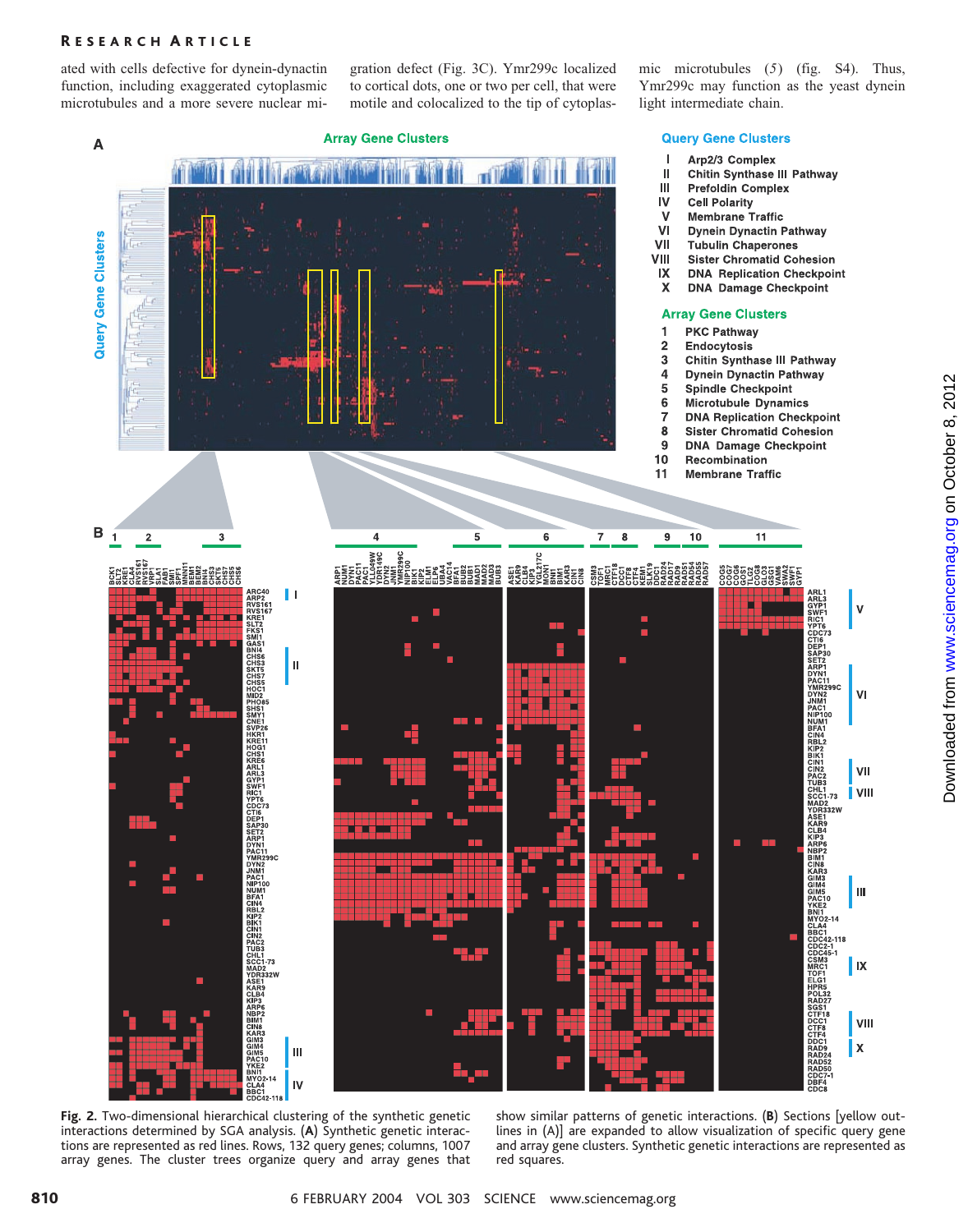**Predicting protein-protein interactions from common neighbors in the genetic interaction network.** Although genetically interacting genes do encode proteins in the same complex more often than would be expected by chance (*5*) (table S3), the predictive value of this correlation is limited because only  $\sim$ 1% of the gene pairs encode proteins in the same complex, which presumably reflects that we are largely mapping interactions amongst genes in nonessential pathways. However, analysis of the genetic network and  $\sim$ 15,000 protein-protein interactions collected from large-scale studies and the literature (*16*) revealed that the number of common neighbors between two genes in the SGA network correlates with a known protein-protein interaction between the corresponding gene products. For example, the *CTF8* product is known to affinitypurify with that of *CTF18*, and these two genes are not connected in the genetic network but share a number of common interactions (Fig. 2B). Whereas only 30 of 4039 genetically interacting gene pairs encode physically-interacting proteins, 28 of 333 gene pairs with more than 16 common synthetic genetic neighbors encode physically interacting proteins, an  $\sim$ 11fold enrichment. The sensitivity of this predictive approach is limited by the size of the genetic network, but the accuracy of the approach increases with the number of shared interactions (*5*) (figs. S5 and S6), suggesting that its usefulness as a predictor will improve as the data set grows.

**The small world of genetic interactions.** The yeast synthetic genetic network exhibits two properties shared by networks as diverse as the World Wide Web and proteinprotein interaction maps (*17*, *18*). First, the connectivity distribution of array genes follows a power-law distribution (Fig. 4A), containing many genes with few interactions and a few

**Fig. 3.** (**A**) *CSM3* is required for checkpoint activation in response to replication blocks. Logarithmically growing cultures were arrested in  $G_1$ and released into the cell cycle in the presence of 0.035% MMS. At the indicated times (min) after release, cell samples were taken and the cell cycle distribution was analyzed by flow cytometry. The positions of cells with a 1C and 2C DNA content are indicated. (**B**) Cell extracts derived from the MMStreated cells were analyzed by immunoblotting to detect the activated

genes with many interactions. Highly connected "hub genes" are likely to be more important for fitness than less connected genes, because random mutations in organisms lacking these genes would be more likely to be associated with a fitness defect. Indeed, hubs associated with conserved genes may be potential targets for anticancer drugs because cancer cells often carry a large mutation load and thus may be killed preferentially (*19*). The top five array gene hubs include four components of the prefoldin complex, *GIM3*, *GIM5*, *PAC10*, and *GIM4*, which functions as a chaperone for actin and tubulin and thereby buffers many cellular processes (*4*).

Second, the genetic network appears to be an example of a small-world network in which the length of the shortest path between a pair of vertices tends to be small (i.e., the network has a short characteristic path length) and local neighborhoods tend to be densely connected (*20*). The observed genetic network has a short characteristic path length of 3.3, which is similar to that of random graphs with the same degree distribution [3.2 (*5*)], as expected for a smallworld network (*17*, *18*). The topology of the genetic network also exhibits dense local neighborhoods because the immediate neighbors of a gene, its genetic interaction partners, tend to interact with one another. The dense neighborhood characteristic of small-world networks is of particular interest because it can be exploited to predict interactions, as has been shown previously for protein-protein interactions (*21*).

To examine neighborhood density of genetic interactions in more detail, we tested extensively whether the genetic network neighbors of three query genes tended to interact with one another. We examined 2561 unique pairs of genes with the property that each genetically interact with the same query gene, *SGS1*, *RAD27* or *BIM1*, by using a spot assay version of random spore analysis (*5*) (fig. S7). In total, 24, 18, and 18% of the tested interactions were confirmed positive for the *SGS1*, *RAD27*, and *BIM1* network neighbors, respectively (Fig. 4B; table S4), which is highly enriched compared with that observed  $(\sim 1\%)$  for the average query gene against all SGA-tested gene pairs.

**Higher order genetic interactions.** Given the relatively large number of synthetic double mutant combinations, we were interested in the frequency of higher order synthetic genetic interactions. To test for triple mutant genetic interactions, we performed SGA analysis with a query strain carrying deletion mutations in both *BNI1* and *BIM1* (table S5). Although a total of 171 genetic interactions were identified in the *BIM1 BNI1* double mutant screen, tetrad analysis revealed only four triple mutants with synthetic genetic fitness defects not attributable to a double mutant interaction. Triple mutants were also identified when a *BNI1 KRE1* double mutant query was tested for triple mutant interactions (table S6). In total, 156 genetic interactions were identified in the *BNI1 KRE1* double mutant screen, 29 of which showed triple mutant effects. For the special case of paralogs, in which the genes are highly similar and the products are functionally redundant, we anticipated that each single-mutant query strain would show fewer pairwise synthetic genetic interactions, whereas a double mutant query strain would identify many triple mutant interactions. Indeed, this was the case for a query strain carrying deletion alleles of the paralogs *CLN1* and *CLN2*, which encode similar  $G_1$ cyclins; a total of 34 SGA interactions were identified, and tetrad analysis revealed that all were triple mutant effects (*22*). On the basis of this limited collection of screens, it appears that the rate of synthetic interaction among gene



(phosphorylated) form of Rad53 (Rad53-P). (**C**) *ymr299c* exhibits abnormal cytoplasmic microtubules and defects in mitotic spindle positioning similar to  $dyn1\Delta$  and  $arp1\Delta$ . Cells were stained with anti-

body to tubulin and DAPI (4',6'-diamidino-2-phenylindole); the percentage of cells with microtubule orientation defects was scored in largebudded cells (*5*) (fig. S4).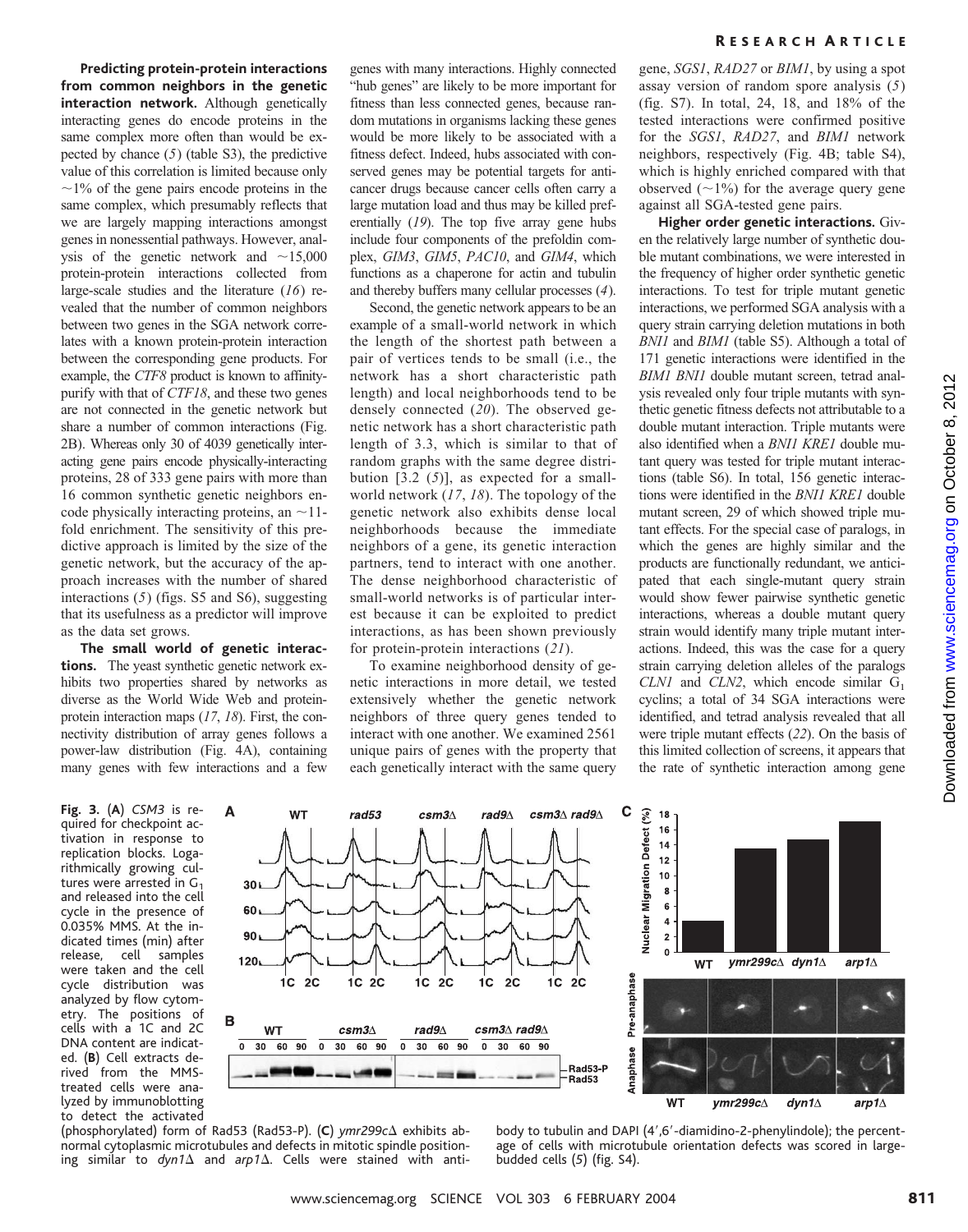# R ESEARCH A RTICLE

triplets is substantial but less than that of gene pairs. However, there are 2000-fold more gene triplets than gene pairs in *S. cerevisiae*, so the total number of trigenic interactions may outnumber that of digenic interactions.

**Population genetics of yeast synthetic genetic interactions.** Because inbred laboratory yeast strains carrying defined mutations display an extensive number of synthetic genetic interactions, we anticipate that similar interactions may also occur in outbred strains, which carry different alleles of genes due to the accumulation of mutations within the population. Indeed, synthetic genetic interactions may play an important role in determining the genetic basis of phenotypic variation because mutations are protected from selection if they display a deleterious phenotype only in combination with a mutant allele at a second locus. Phillips and Johnson (*23*) have established a theoretical framework for synthetic genetic interactions, which indicates that a conservative equilibrium frequency estimate for synthetic genetic combinations in diploids can be of the order of 1 in

1000 carrier gametes. Thus, the frequency of double mutant zygotes that would be homozygous for a synthetic genetic gene pair is the product of the gamete frequencies, 1 in 1,000,000 for a given synthetic mutant pair. Nevertheless, the genomic load of synthetic genetic effects has remained a mystery because the number of mutated genes that can accumulate within a population and the number of synthetic lethal interactions per gene have remained unknown for any organism. For yeast, we now know that the growth rate of close to 50%  $(\sim 2500)$  of homozygous diploid gene deletion mutants is normal under six different environmental conditions (*2*). This surprisingly large fraction of apparently benign mutations indicates that thousands of mutated genes may have the potential to accumulate within the diploid cells of a natural yeast population as single homozygous mutations in diploids. Given that  $\sim$ 2500 loci are buffered individually from selection when null and that a substantial fraction of these, perhaps 10 to 50% as a conservative estimate, may participate in synthetic genetic interactions



**Fig. 4.** (**A**) The degree distribution of SGA array genes not also used as query genes. The number of genes with each degree (number of interaction partners) is shown on linear and log-log (inset) scales. The fit to a straight line in the log-log plot indicates a power-law degree distribution, a characteristic of a "scale-free" network. An analysis of the degree distribution of the query genes is included in the supplementary material (*5*) (fig. S11). (**B**) The topology of the genetic network of neighborhood of three query genes (*SGS1*, *RAD27*, and *BIM1*). Genes are represented as nodes and synthetic genetic interactions are represented as edges connecting the nodes. The nodes are colored according to a defined subset of GO functional annotations (table S8). 95% of the nodes were tested for synthetic genetic interactions against each other.

with  $\sim$ 30 other loci, then on the order of 0.8 to 4% of the zygotes formed in yeast populations would have a synthetic double mutant phenotype (*5*). Because the potential for creating synthetic double mutant combinations should increase with gene number, the genomic load of synthetic effects may be even higher in humans.

**Synthetic genetic interactions and complex human disease.** Knowledge of the yeast genetic interaction network may be relevant to our understanding of complex human diseases (*24*, *25*), the genetic bases of which are difficult to map. An exemplary case is cystic fibrosis where a primary "Mendelian" defect in the CFTR (cystic fibrosis transmembrane conductance regulator)–encoded chloride channel is modified by at least seven other genes, many enhancing the severity of the pulmonary phenotype (*26*, *27*). Thus, the CFTR interactions resemble those observed with the query genes in an SGA screen (fig. S8) with the difference being that genetic saturation is difficult to achieve in humans. More generally, many of the human diseases considered to be simple Mendelian single gene effects may be sensitive to modifying mutations (polymorphisms) in many genes.

A pure synthetic interaction amongst disease genes, where the individual mutant genes have no phenotype but the combination of two mutant alleles leads to the disease, is referred to as a digenic disease. For example, mutations in two genes, *ROM1* (encoding the retinal outer segment membrane protein 1) and *RDS* (retinal degeneration slow), are asymptomatic singly, but together cause retinitis pigmentosa (*28*). The synthetic or digenic interactions observed for a given gene can extend to multiple interacting partners. For example, Bardet-Biedl syndrome, a retinitis pigmentosa variant, results from combinations of mutant alleles in two genes from as many as six, such as *BBS2* and *BBS4* or *BBS2* and *BBS6* (*26*, *28*). Because asymptomatic mutations can accumulate in the population and probably have the potential to interact with a large number of different genes, digenic effects may underlie many common diseases that are familial but not Mendelian in their inheritance. For complex heterogeneous human disease syndromes such as glaucoma, type II diabetes, lupus erythematosus, schizophrenia, Alzheimer's disease, and retinitis pigmentosa, a component of the genetic basis of the disease may be similar to the synthetic effects we see within a dense local neighborhood of the yeast genetic interaction map (Fig. 4B), where multiple pairs of genes have the potential to combine and compromise cellular fitness through a related mechanism. Mapping the expected dense network of digenic interactions in humans will be challenging; however, because elements of the genetic networks derived from model organisms are likely to be conserved, there